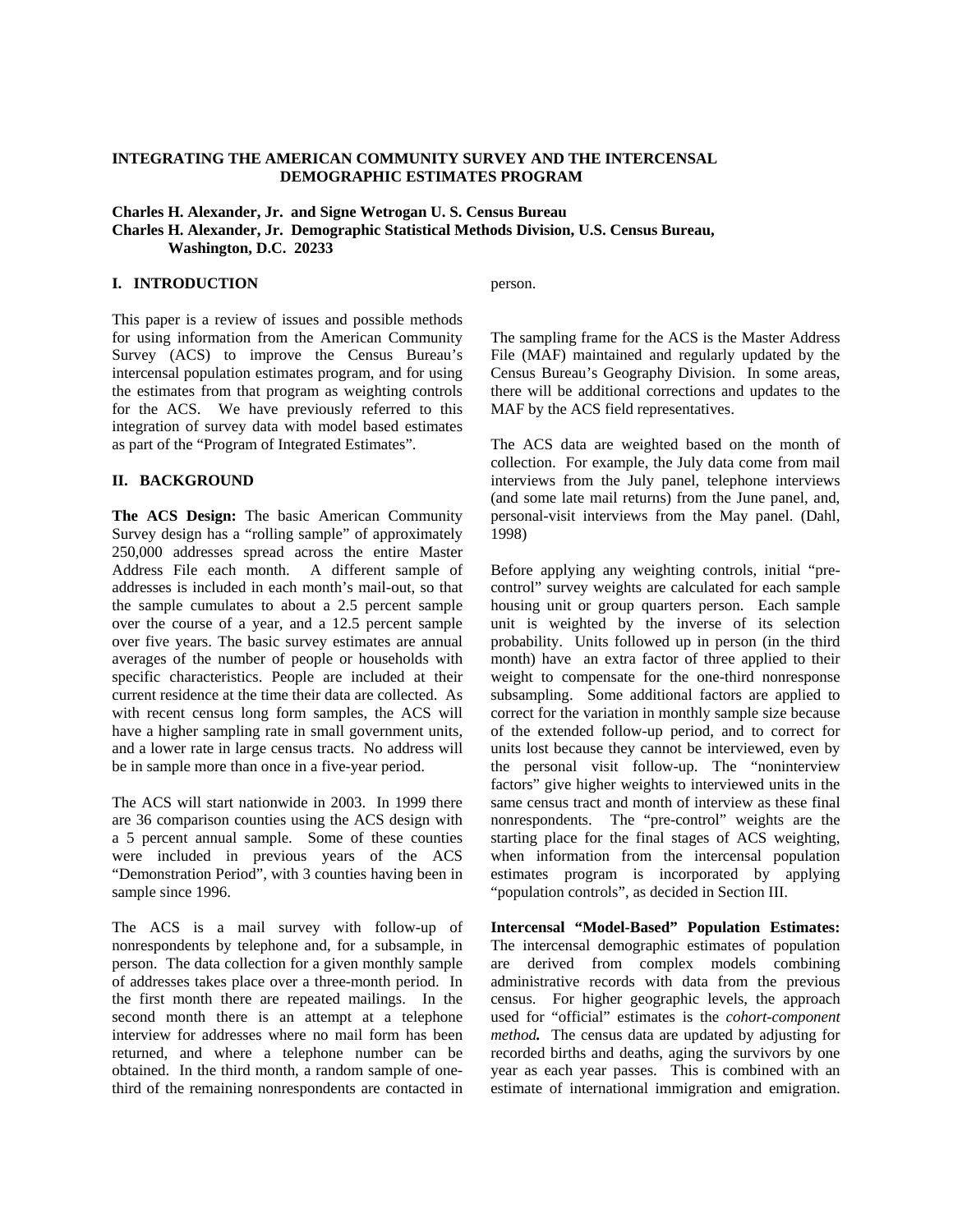Internal migration is estimated from tax records and other sources. Population estimates are given each year down to the county level by age, race, sex, and Hispanic origin. Official estimates of total population are given each year for all places with a functioning governmental unit.

For smaller geographic areas, an alternative *housing unit method* is thought to give better results. In this method, an estimate of the number of housing units in each area is made by updating the housing unit count, using information from building permits and other sources. The estimated number of persons is derived from the housing unit estimate, by applying estimates of the vacancy rate and persons per household. The latter two parameters are derived from the previous census values, with some adjustments based on observed changes at higher geographic levels. The housing unit method is not presently used for official estimates, but has proved promising on an "experimental" basis.

The intercensal estimates are generally regarded as more accurate than the initial estimates of the population size that come out of household surveys; indeed most surveys control their estimates to be consistent with the official estimates. One of the reasons the estimates are so accurate is that there is a Federal/State Cooperative Population Estimates (FSCPE) program, which involves review and discussion of the estimates with state and local experts, including comparisons of results with their models.

However, the accuracy and detail of these estimates generally declines as smaller and smaller areas are considered. One of our research questions is how far down the intercensal estimates should be used as population controls.

# **III**. **POPULATION CONTROLS IN THE ACS WEIGHTING**

As for many demographic surveys, ACS annual estimates are controlled to agree with intercensal population estimates. For the 36 comparison counties, ACS weighted estimates of the number of persons are controlled to the intercensal estimates by age, race, sex, and Hispanic origin at the county level. The control is implemented by "ratio estimation", in other words by applying a "post-stratification" factor to the weight of each person depending on the person's age/race/sex/origin "cell", so that the final weights sum to the population control for that cell. (Dahl, 1998)

Currently, the ACS controls use intercensal estimates that update the 1990 census, but we will soon switch to controls based on the 2000 census.

The estimated number of households is calculated from the final housing unit weight, which is not controlled as part of the person post-stratification. The results from the household weights are therefore not exactly consistent with the results from the person weights. For example, the weighted number of people in households given by the household weights will typically be less than the total person weight for the households, because the person weights include the additional post stratification factors. The remainder of this paper will focus on ACS estimates for the number of persons and will not cover the separate issues of survey weighting for household estimates.

# **IV. USE OF ACS TO IMPROVE THE INTERCENSAL ESTIMATES**

The ACS doesn't replace the census. The census, with a "short form," updated by the intercensal population estimates program, will continue to be the source of the *number* of people and housing units, nationally and for different places. The ACS estimates the *characteristics* of the population, just as the long form sample has done in the past six censuses.

In particular, the ACS can measure changes in race or Hispanic origin distributions, as well as changes in vacancy rates and household size, that can be used to improve the estimates of these parameters used in the demographic models. It can also detect changes in the number of addresses on the Master Address File in a particular area, which can give an early indication of growth in the area.

In our initial test counties, we have seen several instances where the ACS estimates seem to have reflected changes in race distribution better than the demographic estimates, probably because the administrative records that track internal migration for the demographic models do not have much information about race or ethnicity. There are also indications of undercoverage in the ACS that call for using population controls, as discussed in Section III. At first glance this seems less severe than what has been reported for some of our major household surveys but it is hard to be sure based on data from only a few counties.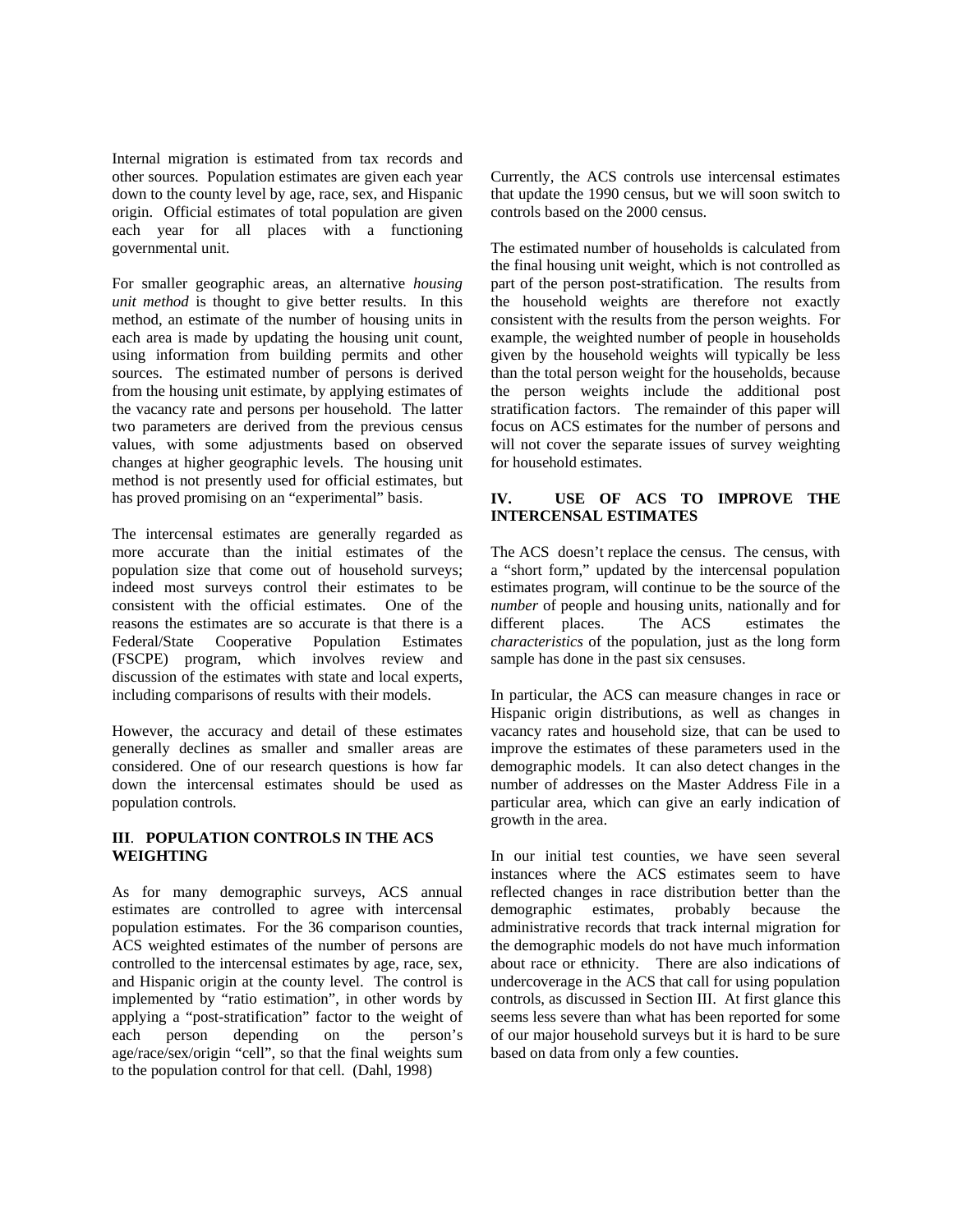# **V. REASONS FOR USING POPULATION CONTROLS**

For the 1999 ACS estimates that were recently released, we do not yet have controls for the new "mark all that apply" race questions used on the survey. So the survey basically "speaks for itself" in giving the weighted estimates of the number of people in the detailed race categories, although controls for less detailed categories are used. There will be controls for the new categories after the Census 2000 data have been processed.

Adjustment of the survey estimates to agree with population controls is important for several reasons:

1. *Correction for systematic undercoverage.* Household surveys typically fail to locate every person in the population, so that the weighted number of people using the pre-control person weights tends to fall noticeably short of the census counts or intercensal estimate. The causes have not been firmly established, but are thought to be a combination of missing some living quarters and leaving some people off the household roster. (Hainer, et al, 1998) This *undercoverage* is differential by age, race, and sex. Controlling to the intercensal population estimates can reduce this differential. Of course, controlling the weights cannot correct for any differences in characteristics between the missed people and the people interviewed in the survey except for age, race, Hispanic origin and sex.

2. *Reduction in sampling variance for survey estimates*. The estimated number of people using the pre-control survey weights varies from sample to sample, depending on whether the sample addresses have higher-or-lower-than-average vacancy rates and persons per household. The estimated number by age, race, sex and Hispanic origin also depends on which addresses are chosen by the random sample selection. This *sampling variance* in the number of people contributes to the total survey error in other estimates, such as the number of people in poverty. Controlling to a fixed set of population estimates, regardless of which sample is selected, eliminates the sampling  $error<sup>1</sup>$  for the

 $\overline{a}$ 

controlled estimates, and tends to reduce the sampling error in other estimates.

3. *Smoothing of age distributions and trends.* Actual age distributions, even for single years of age, tend to be fairly smooth when plotted as a histogram, except for areas with very small population. Similarly, with a few exceptions, the populations of areas tend to grow or decline fairly smoothly over the years. However, even with fairly large samples, survey estimates of number of people, using the pre-controlled weights, very often show large jumps from one age to the next in the age distribution, or large jumps up and down over time, due to sampling error. These random jumps are typically not "statistically significant" when compared to the measured survey standard error, but the patterns displayed when graphing the age

distribution or the trend over time appear unrealistic, and very different in shape, than the actual pattern in the population.

By contrast, the population estimates tend to have a much more realistically shaped age distribution, since they start with the actual distribution from the previous census. For describing trends over time, the population estimates have a less clear theoretical advantage, in that, compared to the survey, they may tend to make the opposite error of showing an unrealistically smooth trend line. Pragmatically, this is less disturbing to data users than an artificially "jumpy" trend line, even if the jumps are declared to be not statistically significant.<sup>2</sup>

4

not have *sampling* error, since they are based on a complete census, updated by all available data on births, deaths, migration, and so forth.

1

 $2$ This entire issue can be regarded as a special case of the previous topic about "sampling variance", but the tradeoffs for age distributions or trends among different types of errors are very different than for individual point estimates.

<sup>1</sup> The population controls may have *other* errors (biases), especially errors in the assumptions about migration below the national level, but they do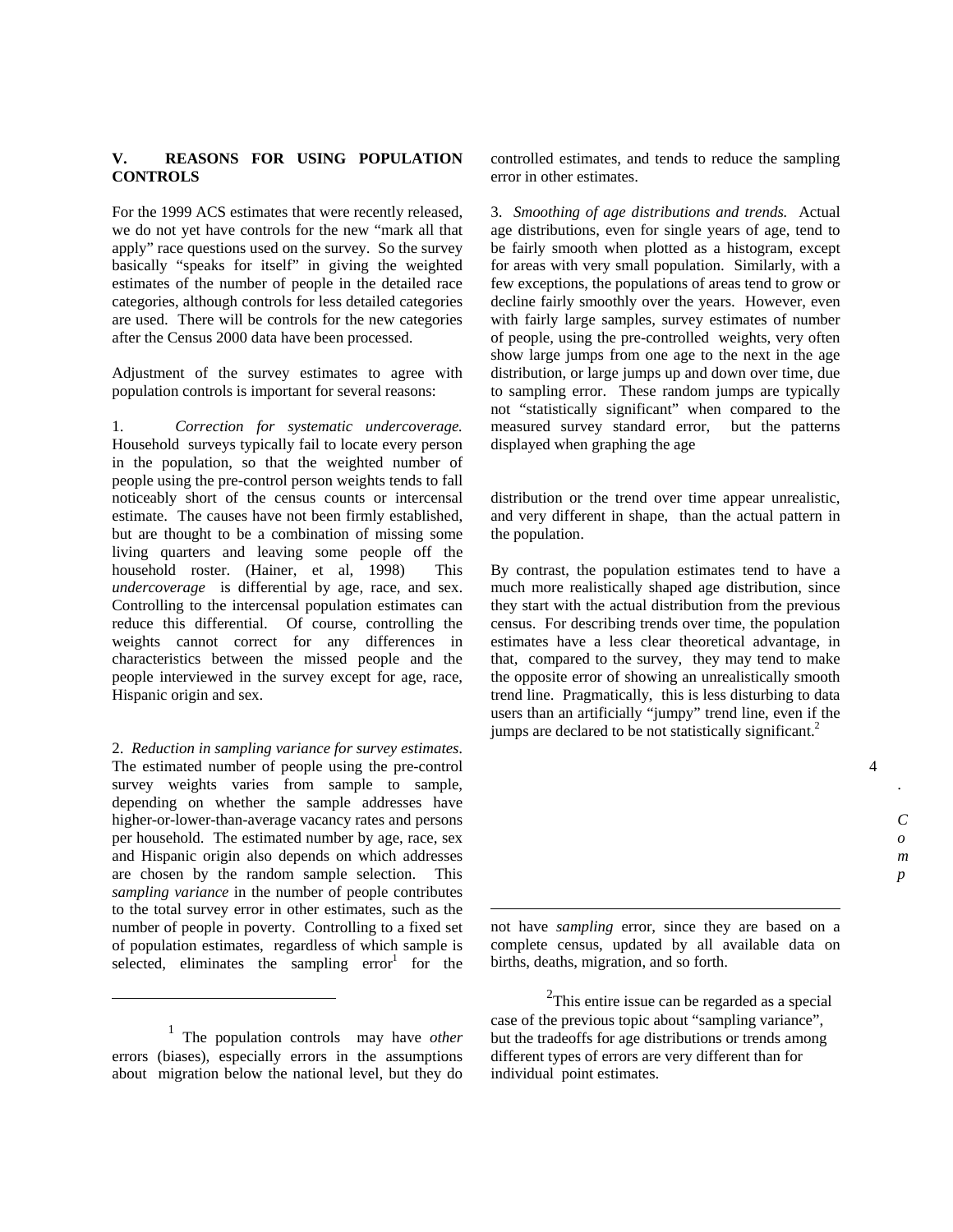population as of July rather than April as in the census. Further, there are differences in the "vintage" of the estimates, with the surveys using the best population estimate at the time the survey data are published, while the official population estimates may be subject to subsequent revisions.

#### *t* **VI. DIFFERENCES IN RESIDENCE RULES**

"usual residence" as of census day. The intercensal estimates start with the census, and so in effect, use the same rule. The American Community Survey uses a "current residence" concept, with the reference date as *o* conducted. So there is a difference between the survey reference population and the available controls. *h* In principle, the decennial census counts people at their of the time the form is filled out, or the interview is

The Census 2000 instructions are to include "people" staying here on April 1, 2000 who have no other who dive or stay at another place most of the time." . The ACS instructions say to: permanent place to stay" but not to include "people

*t*

.

<u>.</u>

*i*

*y*

 $i$  list everyone who in living or staying here for *m* than 2 months

*a* list everyone else staying here who does not have another us *t* do not list anyone who is living somewhere else for emore than 2 months, such as a college student living away

 It is not yet known whether respondents read the instructions so carefully that the differences will have much effect, but the intended concepts are quite different in some common situations:

1. In the census, college students living on campus are to be counted in their dormitory. For the ACS, they are to be included on campus during the school year, but if they are away from campus for more than two months, they are to be included wherever they are staying during those months.

2. "Snowbirds" who have both a winter and summer residence are to be included in the census wherever they "spend most of the time". For the ACS, they would typically be included in each residence for part of the year.<sup>3</sup>

 $3<sup>3</sup>$ More precisely, any given sample individual

Controlling estimates from different surveys to a single set of intercensal population estimates makes it easier to compare the survey results, since they all give a consistent value for the population for any particular time period. It is also an advantage to be consistent with either the official census counts or the intercensal estimates that have been through the FSCPE process.

In practice, the consistency produced by using controls is not required to be perfect. Many household surveys exclude part of the population from their target population; for example, people living in institutions or the military may be excluded. The place of residence for people in institutions may be deliberately defined differently; for example, the Current Population Survey includes college students at their parents' home even if they are away from home during the school year, while the census counts them at the college if they live at the college. There may also be differences in reference period; for example many surveys define the "annual"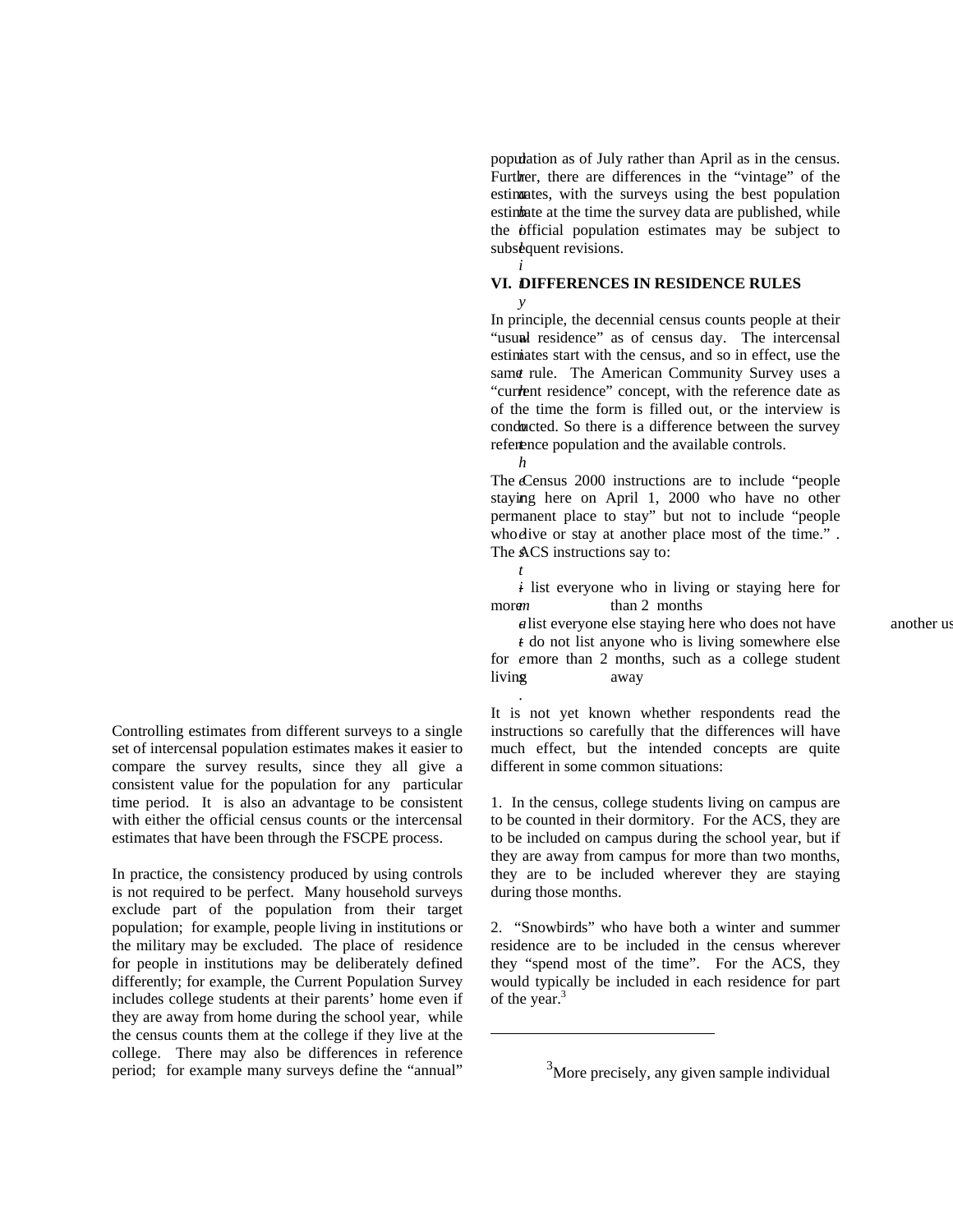3. Seasonal workers with no usual residence are to be counted in the census wherever they are living in April.

In the ACS, they are to be included for part of the year at the various locations where they stay.

4. "Loosely attached" household members who move from residence to residence for short periods are to be counted in the census wherever they stay most of the time. In the ACS, they are to be included wherever they are living or staying at the time of the survey.

5. For "commuter workers", who regularly spend week nights near where they work, but have family homes where they return on weekends, the census would count them wherever they stay most of the time, namely at the worksite. The ACS would count them wherever they "are living or staying"; which many of the respondents may consider to be the "family home".

The ACS uses the different rules because it collects data continuously throughout the year. It would be difficult to collect residence as of April 1 for interviews early or late in the year. Application of a "usual" residence rule as of the time of interview would also be difficult for a sample survey, since it would require either 1) moving data from the sample address where the interview took place to the usual residence which is not in sample, or 2) trying to collect information about people who are absent from the sample address for the entire threemonth period of data collection for that address. In theory, this problem is avoided for the census, since both addresses are included in the census, so information collected at the "non-usual" address can be moved to the usual address. The ACS' "current

with this residence pattern, is included at the residence where he or she is living or staying at the time of interview. It is rare for both of a person's addresses to fall into sample in the same year. However, on average, a group of individuals with this pattern would be included for part of the year in one place and part of the year in the other place.

 $\overline{a}$ 

residence" rule increases the chances that the people defined as residents will be available to have their data collected. The two-month limit on temporary absences was selected so that the people defined as residents would not be absent for the entire three-month period of data collection for a given address.

An additional consideration in adopting the "current residence" rule is that, in principle, it allows the questionnaire to probe more aggressively for loosely attached individuals who are currently living or staying at the address, but may not be "usual" residents. The theory is that some people do not have a "usual" residence, or are not sure what the term means. The idea of the current residence rule is that if there is any ambiguity about the usual residence, the person should be included "here" if he or she is currently living or staying here. Research will continue on how well the present ACS instructions implement this idea; in particular, we would like to find a way to eliminate the word "usual" from the instructions altogether.

Differences between the ACS pre-control estimates and the population controls, due to the residence concept, have not been noticeable for the ACS demonstration counties, but such differences could be important for smaller areas with a substantial seasonal population. More information will be available in 2000 from the additional ACS comparison sites introduced in 1999, several of which were selected because they contained areas with highly seasonal population.

#### **VII. AN ILLUSTRATIVE EXAMPLE**

The following hypothetical example illustrates our problem; it has to be hypothetical because we have not yet encountered a clear problem of this type in our demonstration sites.

Example: A seasonal resort area has: 1,000 year-round usual residents, all employed; 10,000 half-year "non-usual" residents, all retired. The annual average population is 6,000.

 If we control the survey estimates to agree with the usual residence population, the survey results would say that there are 1,000 residents, 5/6 of whom are retired. This is clearly not a valid description of this population.

Instead we would propose to give the following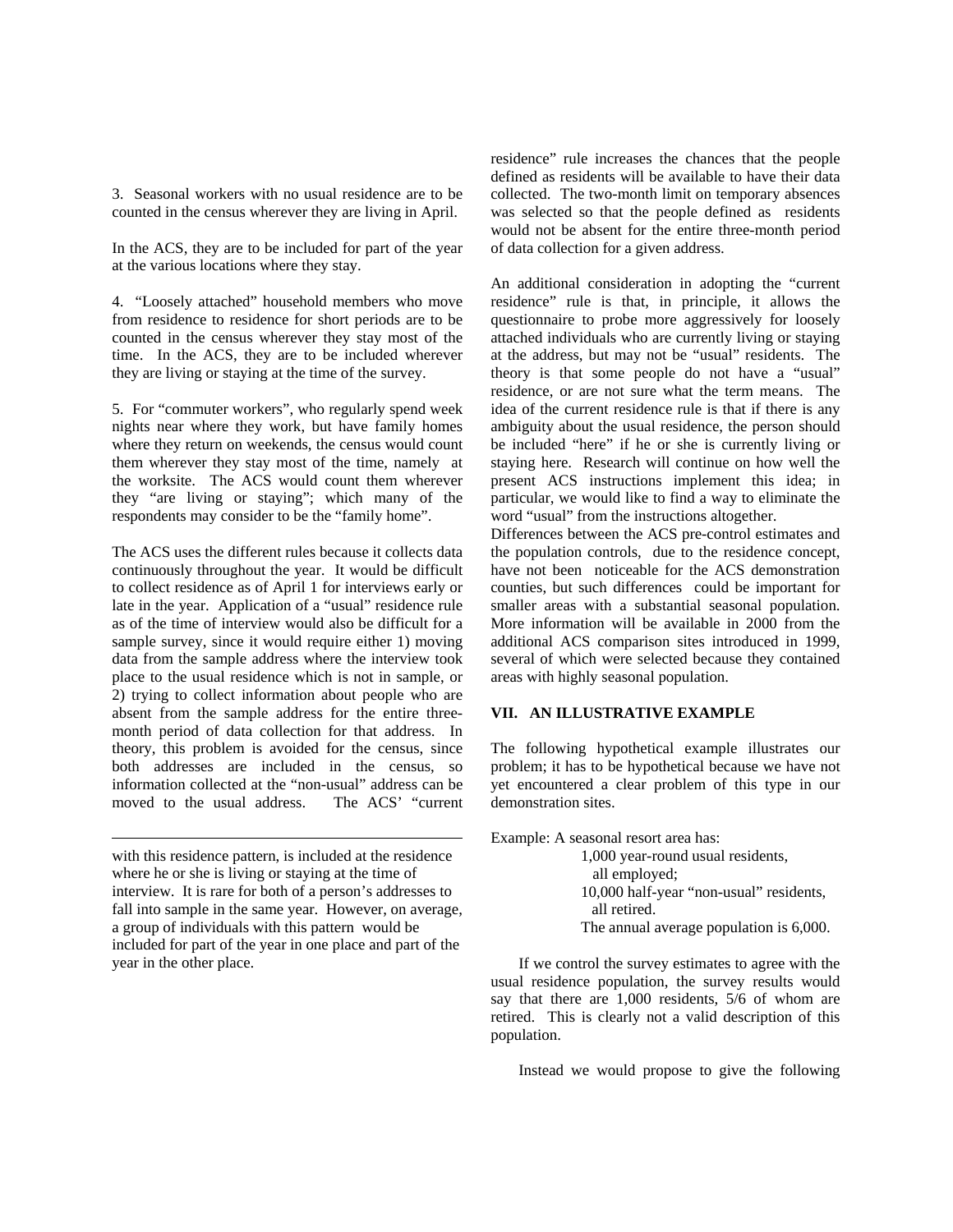information combining results from both the ACS and the intercensal estimates:

- The area has an annual average of 6,000 "current residents", 5/6 of whom are retired.
- The area has 1,000 "usual residents".<sup>4</sup>

This gives a valid description of the area, although we know that data users will want to know more about the nature of the seasonal patterns in the area: Are there a large number of seasonal vacationers, seasonal workers, or college students? What time(s) of year are they there?

#### **VIII. OPTIONS FOR DEALING WITH DIFFERENCES IN RESIDENCE RULES IN THE ACS WEIGHTING**

One option is to use *usual-residence controls* for all places, even though the data are collected for the current residents. As the example illustrates, the results may not make much sense when there is a substantial difference between the usual-resident and currentresident populations.

A second option is to come up with *current- residence controls* for all areas. For large areas, such as large counties or Indian Reservations, or groups of smaller counties or Reservations, we would estimate the difference between the current-residence and usualresidence populations, and adjust the controls accordingly. For smaller places within the large areas, where there is not enough information to estimate the differences, the uncontrolled estimates could be smoothed across time and across the age distribution; smoothed estimates would be used as controls for the annual estimates of characteristics.

To estimate the difference between the usual- residence

 $\overline{a}$ 

and current residence populations, it is necessary to look at both the total number of people in different "seasonal" groups, such as college students, seasonal vacationers, and seasonal workers, as well as an estimate of monthly variation in the total population and in these seasonal groups. Research is needed on how to put this information together to estimate the difference. The ACS may need to add a question about seasonal workers, and additional questions about seasonal residence of individuals more generally.

A third option is a *hybrid approach*, which is currently used by the ACS. For larger areas, where there is little difference between the current-and-usual residence populations, usual residence controls are used. For smaller places within the larger areas, the uncontrolled estimates, which are essentially on a current residence basis, could be smoothed.<sup>5</sup>

Thinking back to the four objectives given in Section V, all three options address the first three objectives to some degree. The higher-level controls apply factors that adjust for systematic undercoverage (Objective 1), although these may not pick up local variations within the larger areas. Either controls, or a combination of controls and smoothing will reduce sampling error (Objective 2) and smooth age distributions and trends (Objective 3).

The usual-residence approach also meets Objective 4, since the population estimates are consistent with the official estimates. However, as the example illustrates, this creates a serious estimation problem since the population in the controls is not the population who are there to have their data collated.

For either the current-resident approach or the hybrid approach, we would be able to get valid characteristic estimates for the current-resident population, but the population base for the characteristics estimates would

<u>.</u>

<sup>&</sup>lt;sup>4</sup>Note that for the ACS, the usual residents are also estimated on an annual average basis. In principle, it gives the average over the months of the year of the number of people who in that month would say they are usual residents.

<sup>&</sup>lt;sup>5</sup>The current ACS estimates do not smooth the lower-level populations, but when more years of data are available, we will experiment with this.